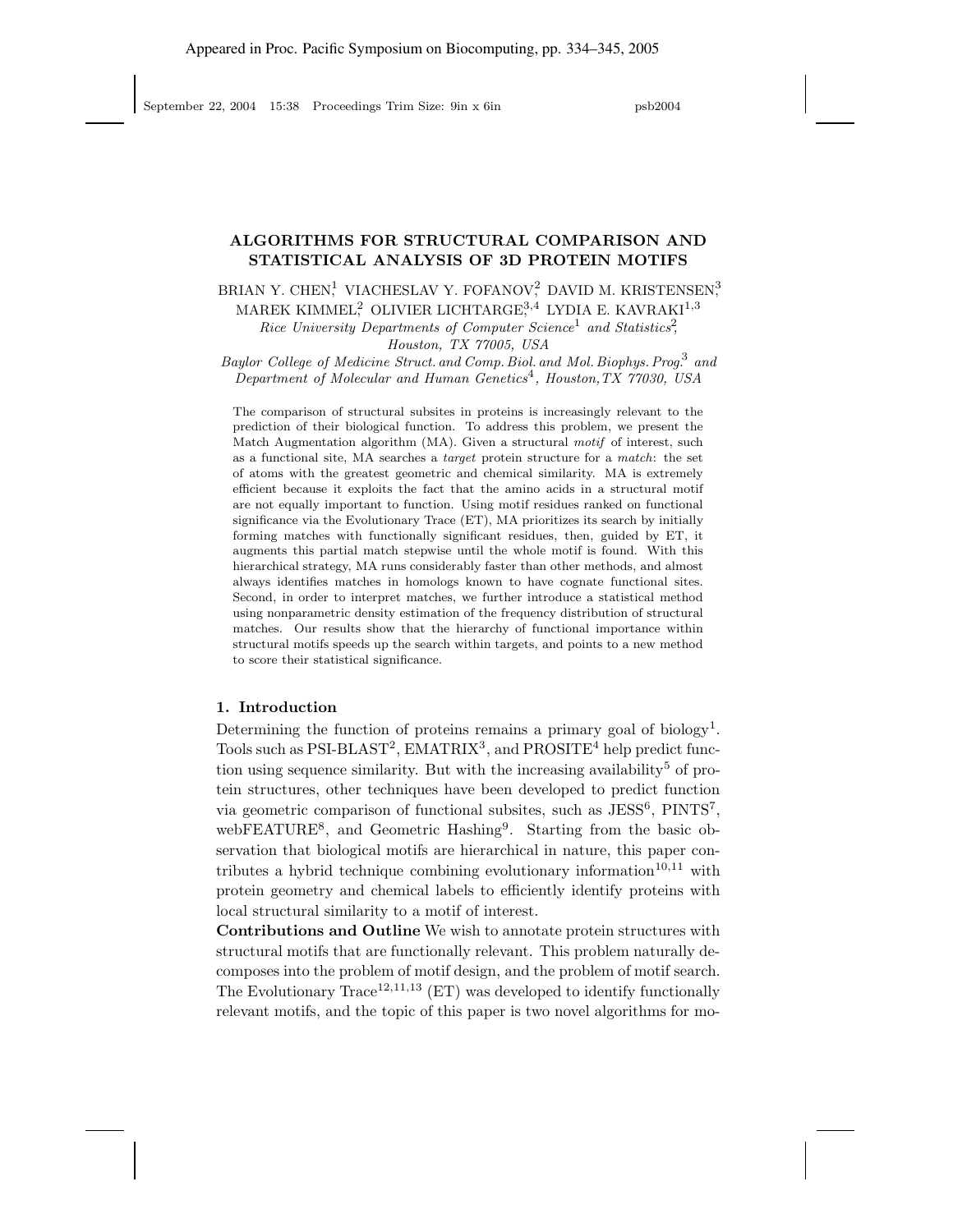tif search and statistical interpretation of matches. Match Augmentation (MA) takes ET-based motifs, composed of subsets of three-dimensional (3D) protein structures ranked by evolutionary significance via ET and labeled by amino acid identity. MA hierarchically searches target structures of whole proteins, labeled with amino acids, for a match. Section 2.4 demonstrates that heuristic prioritization based on evolutionary rankings allows MA to identify cognate active sites in homologous proteins, with a 60 fold speed-up.

Much like sequence comparisons, MA may identify similar structures by chance alone. Hence, we ask if matches of cognate active sites have significantly greater structural similarity than what is expected by chance. In the second part of this paper, we apply Nonparametric Density Estimation (NDE) to attach statistical significance to a match, much like the BLAST p-value<sup>2</sup> . In Section 3.2, while current motifs are not yet optimal, and the test set is not complex, our results nevertheless verify that statistically significant matches are correlated with identifying cognate active sites.

#### 2. Match Augmentation (MA)

Several methods exist for comparing protein structure, such as  $SSAP<sup>14</sup>$ ,  $\text{DALI}^{15}$ , tools for graph theoretical comparison<sup>16</sup>, and Geometric Hashing<sup>9</sup>, which was adapted to alignment by atom position<sup>17</sup>, by backbone Calpha<sup>18</sup> , multiple structural alignment 19 , and alignment of hinge-bending and flexible protein models<sup>18</sup>. More specifically, the problem of searching for motifs within protein structures, has also been approached using Geometric Hashing to find catalytic triads<sup>20</sup>, using JESS<sup>6</sup>, PINTS<sup>7</sup>, and webFEATURE<sup>8</sup>. All structural comparison techniques share a dependence on heuristics, because the complexity of the structural pattern matching problem is at least  $NP$ -hard<sup>21</sup>. Heuristics are essential because biological input is too large for exhaustive approaches.

Our algorithm, MA, is unique because it uses the evolutionary significance of an amino acid in combination with structural and chemical data, stored as amino acid labels, to produce added performance with a novel combination of hashing and backtracking.

#### 2.1. Definition of Hierarchical Motifs

Structure comparison is fundamentally hard<sup>21</sup>, but heuristics using evolutionary data may improve performance. One source of such data is the Evolutionary Trace, which identifies functionally significant residues via Multiple Sequence Alignment (MSA) of homologous proteins<sup>22,11</sup>. For each residue, ET produces evolutionary significance ranks, which quantify the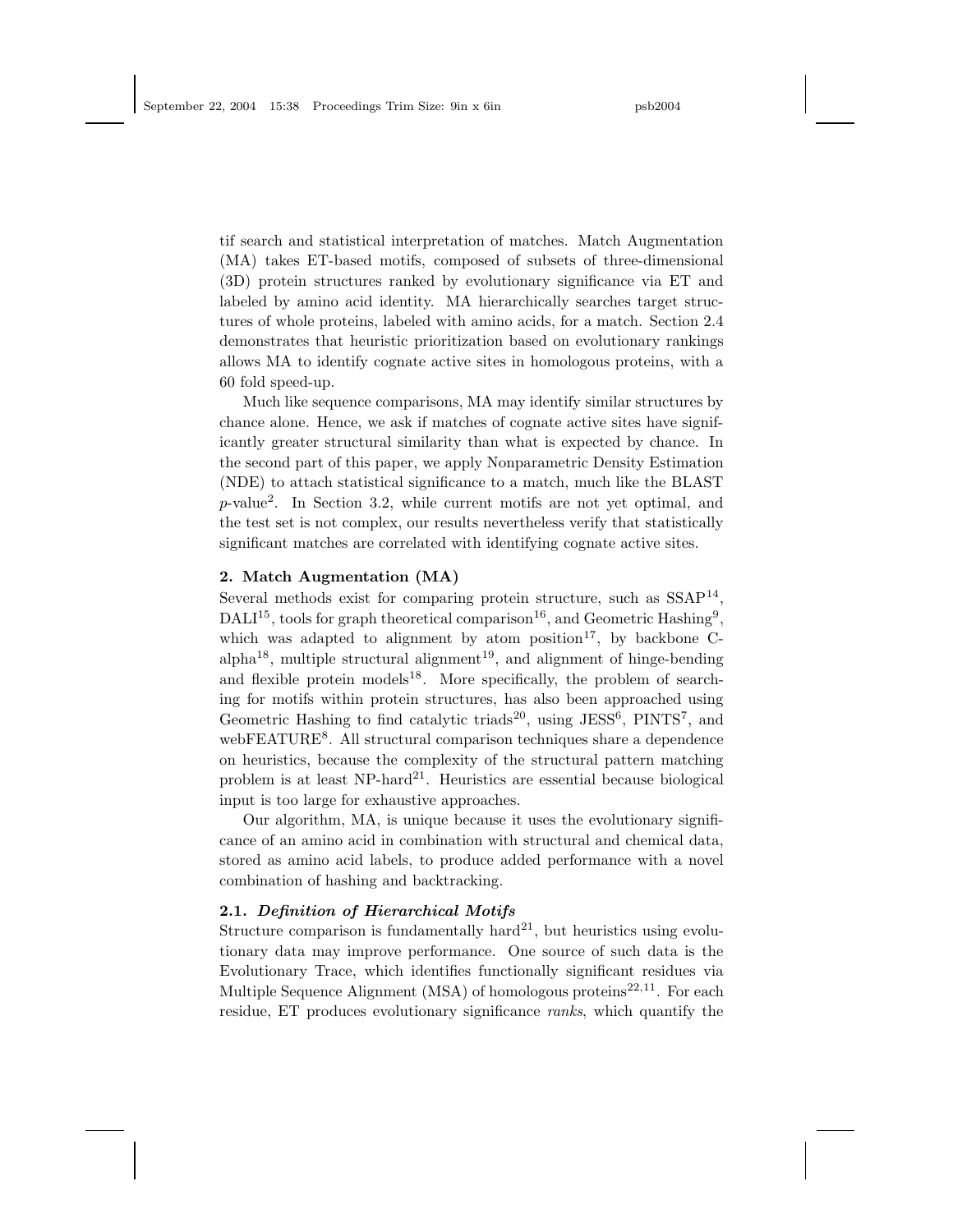relative importance of individual residues to the function of the protein, and a list of functionally-compatible amino acid alternates, where mutation of a residue to its alternates is tolerated during evolution. MA can also accept rank information from other sources.

Ranks facilitate a prioritized attitude towards geometric and chemical comparison. Between high ranked motif points and corresponding target points, geometric and chemical similarity intuitively suggests greater functional similarity than correspondences involving low ranked motif points. Therefore, we seek correspondences for high ranking motif points before low ranking motif points, in a prioritized manner. Prioritization is the center point of our algorithmic design.

Our motifs  $S = \{s_1, \ldots, s_m\}$  are sets of m points in space whose coordinates are taken from backbone and sidechain atoms of high ranking residues around a ligand binding site, or other functional structure. Each point  $s_i$  in the motif, or *motif point*, has an associated rank  $p(s_i)$  and a set of alternate amino acid *labels*  $l(s_i) = \{a_1, a_2, ...\}$  taken respectively from the significance rank and alternate sidechains generated by ET. Typically, our motifs are between 4 and 9 motif points.

## 2.2. The Problem

We seek a correspondence between  $S$  and the target  $T$ , often hundreds of atoms encoded as *n* target points:  $T = \{t_1, \ldots, t_n\}$ , where each  $t_i$  is taken from atom coordinates, and labeled  $l(t_i)$  for the amino acid  $t_i$  belongs to.

The correspondence is a *match* M, a bijection between  $\{s_{M_i} \dots s_{M_i}\} \in S$ and  $\{t_{M_i} \dots t_{M_i}\} \in T$  of the form  $M = \{(s_{M_1}, t_{M_1}) \dots (s_{M_m}, t_{M_m})\}$ , with Euclidean distance between points a and b defined as  $||a - b||$  and:

> **Criterion 1**  $\forall i$ ,  $s_{M_i}$  and  $t_{M_i}$  are biologically *compatible:*  $l(t_{M_i}) \in l(s_{M_i})$ . Criterion 2 LRMSD alignment, via rigid transformation A of  $S$ , causes  $\forall i, ||A(s_{M_i}) - t_{M_i}|| < \epsilon$ , our threshold for geometric similarity.

MA identifies the match with smallest LRMSD among all matches that have paired all  $s_{M_i}$  to distinct  $t_{M_i}$ . Matches of subsets of S to T are rejected.

### 2.3. Description of the Algorithm

Following our prioritized data, we designed MA in a prioritized fashion, where correspondences with higher ranked points are identified first. MA is composed of two parts: Seed Matching and Augmentation. The purpose of Seed Matching is to identify a match for the seed  $S' = \{s_1, s_2, s_3\}$ , the three highest ranked motif points. The  $k$  lowest LRMSD seed matches are passed to Augmentation to be iteratively expanded into matches for the remaining motif points, in descending rank order. Augmentation outputs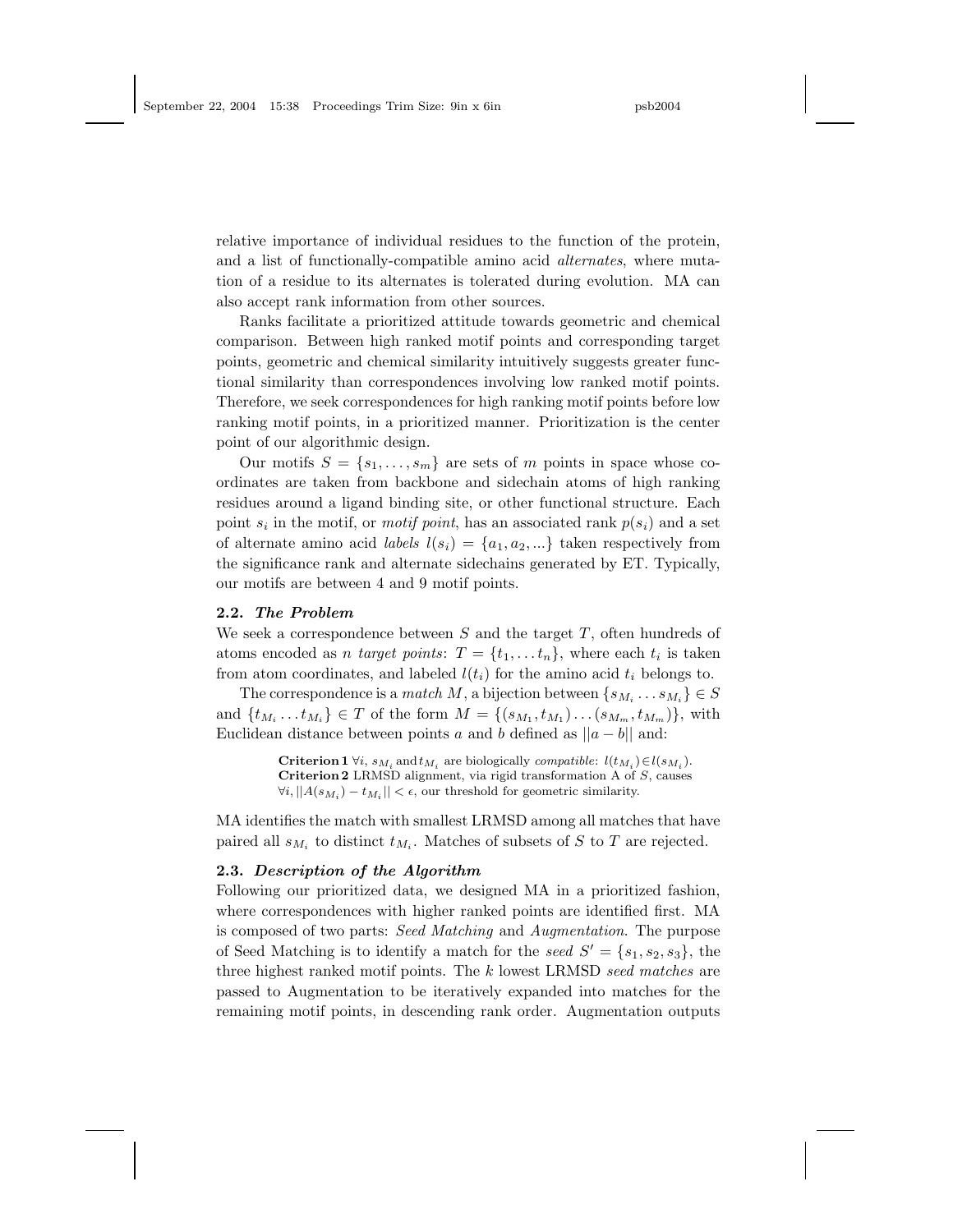the match with smallest LRMSD. We use  $k = 30$  and  $\epsilon = 3.0\text{\AA}$ . **Seed Matching** We must find k sets of 3 target points  $T' = \{t_A, t_B, t_C\}$ which are compatible with  $S' = \{s_1, s_2, s_3\}$ , respectively, with similar interpoint distances as  $S'$ . Interpret T as a geometric graph, where target points are vertices. Suppose  $t_i, t_j$  are compatible with  $s_1, s_2$ . Then if  $-2\epsilon \leq$  $||t_i-t_i||-||s_1-s_2|| \leq 2\epsilon$ , we define a green edge between  $t_i$  and  $t_j$ . Similarly, red and blue edges are defined between target points compatible with  $s_1, s_3$ and  $s_2,s_3$  respectively, where again inter-point distances are within  $2\epsilon$ .

Edges are found by range search on a geometric data structure. When we find an edge, if it forms a triangle of all three colors, we have a seed match with compatible labels and similar inter-point distances. When we identify a triangle, LRMSD with  $S'$  is calculated and if all points are aligned within  $\epsilon$ , the new seed match is stored. The k lowest LRMSD seed matches are passed to Augmentation. Targets of size n have at most  $\binom{n}{3} = O(n^3)$ matching triangles, but this worst case would be a geometrically regular set of identical triangles, which never occurs in natural proteins. Performance on biological data is commonly  $O(n^2)$ .

Augmentation Augmentation is an application of depth first search. Given a seed match, we must find correspondences for unmatched motif points within the target. Considering the LRMSD alignment of the seed matches, we plot the position of the highest ranked unmatched motif point  $s_i$  as if it were rigidly aligned with the rest of the seed. In the spherical vicinity V of this position, we identify all  $t_i \in T$  compatible with  $s_i$ . For each  $t_i$ , we calculate the LRMSD alignment A of the seed with  $(s_i, t_i)$ . If  $||A(s_i) - t_i|| < \epsilon$ , the seed match, with  $(s_i, t_i)$ , becomes a partial match.

V often contains several  $t_i$  compatible with  $s_i$ . We test all  $t_i$ , storing accepted partial matches on a stack. After all  $t_i$  are tested, we pop the first partial match off the stack, and begin testing with the next unmatched motif point  $s_{i+1}$ . This is essentially depth first search (DFS), implemented with a stack. When no unmatched  $s_i$  remain, or no compatible  $t_i$  within V can be aligned to satisfy  $||A(s_i) - t_i|| < \epsilon$ , LRMSD is calculated for the entire match, and the match is stored. Final output is the match of all  $s_i$ to distinct  $t_i$  with lowest LRMSD.

Performance is dependent on the number of motif points  $m$ , and  $c_r$ , the number of compatible  $t_i$  found in V, giving runtime  $O(m^2(c_r^{m-3}))$ .  $c_r$ is bounded because repulsive Van der Waals forces limit the number of atoms found in  $V$ . The quadratic factor is the aggregate cost of LRMSD calculations, and the exponential is the cost of DFS with  $c_r$  possibilities per iteration. With  $m$  usually 4-9 points, MA is extremely efficient.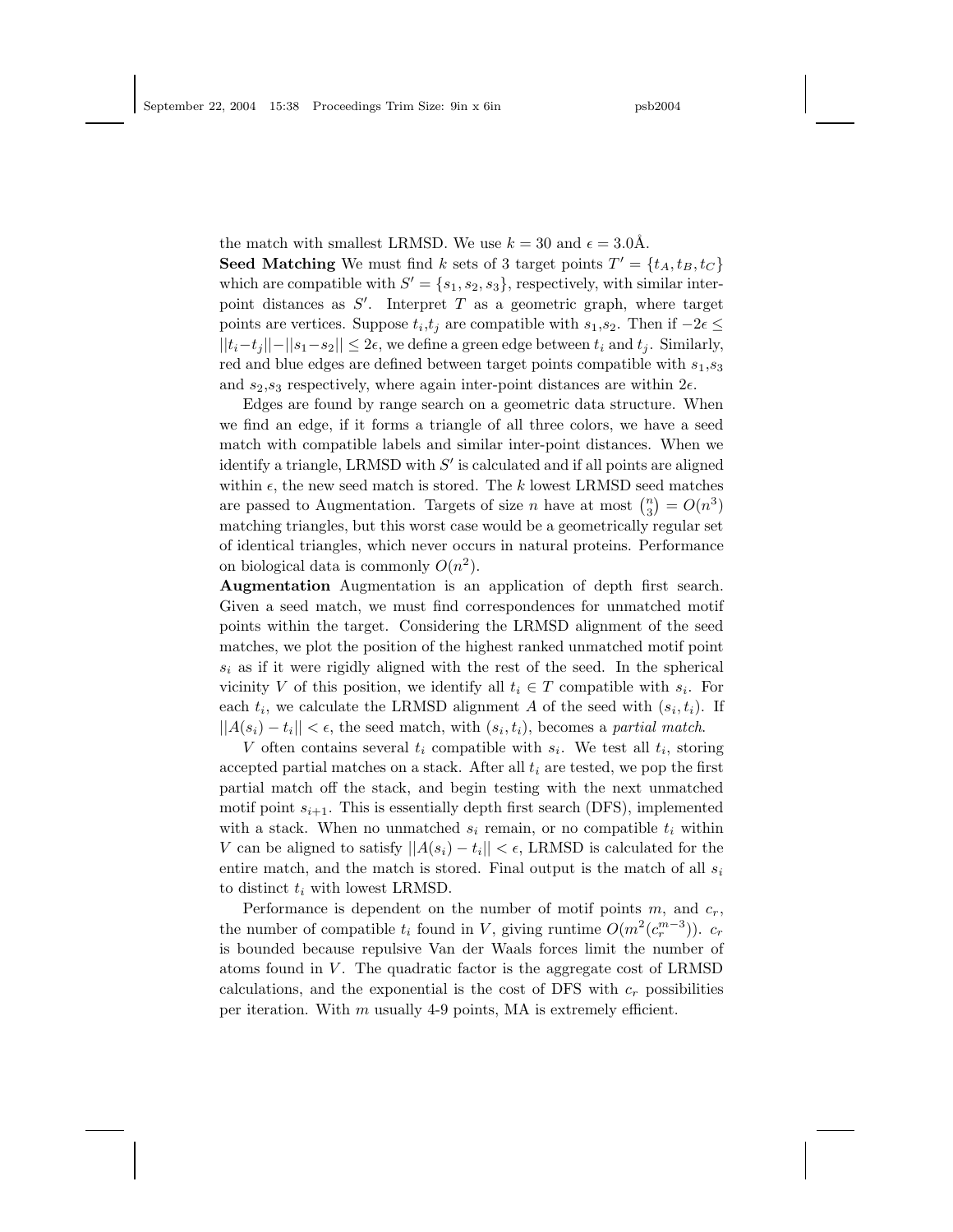#### 2.4. Experimental Results

To demonstrate the accuracy of MA, we searched for motifs within structures of evolutionarily related proteins. We use targets identified by sequence similarity because each residue in the motif has a cognate residue in the target: we know what match to expect beforehand. Using functional analogs may seem more relevant for functional annotation, but successfully matching analogs would only demonstrate how well our motifs represent function. Our focus is on methodology, and because analogs lack easily identifiable cognate residues, their use would sacrifice precise verifiability. Data Set Our primary data (Figure 1) is 12 families of enzymes with known active sites. Each family is composed of a set of homologous sequences identified by BLAST, some of which have known structures in the Protein Data Bank<sup>23</sup> (PDB). Of the structures found, each family is assigned a *major* structure; the rest are *minor*. ET is applied on each family of sequences, and the significance ranks and labels generated are mapped onto the major structure for each family. Between 4 and 9 of the most functionally significant residues surrounding the active site on the major protein are selected, and their alpha carbons become the points in the motif. Specifics on amino acid selection and functional sites used for each motif can be found at http://www.cs.rice.edu/~brianyc/papers/PSB2005/.

Alpha carbons  $(C_{\alpha})$  were used in our motifs as preliminary data. Rather than debate the adequacy of  $C_{\alpha}$  atoms to represent function, we seek only to document the correctness of our techniques. Future publications will comparatively document issues of motif design on a larger scale.

Figure 1. Families (bracketed) used in experimentation. Bolded proteins are major.

Experimental Protocol We search for each motif in the minor structures of the same family. These are homologous proteins (HPs). ET uses MSAs, so a functional residue in one sequence correlates with cognate residues of related function, at the same position, in all sequences of the family. Thus we can verify MA: if we find a *cognate match* where the target points are

<sup>{</sup>16pk, 1vpe, 1php} {1bqk, 8paz, 1aaj, 1aan, 1ag6, 1b3i, 1baw, 1bxa, 1bxv, 1paz, 1pza, 1pzb, 1pzc, 1zia, 1zib, 2plt, 2rac, 3paz, 1aac} {1amk, 1tpe} {1aky, 5ukd, 1qf9, 1uke, 1zin, 1zio, 1zip, 2ak2, 2ukd, 3ukd, 4ukd, 1ak2} {1a6m, 1ymc, 1dwr, 1dws, 1dwt, 1m6c, 1mbs, 1mno, 1mwd, 1myg, 1pmb, 1wla, 1ymb, 1azi} {1a3k, 1slt, 1sla, 1slc, 1qmj} {1finA, 1hcl, 1hck, 1b38} {1ukrA, 1xyn, 1xnb, 1yna} {3lzt, 2ihl, 2lz2, 1jhlA, 1ghlA, 1fbiX, 1lz3, 1hhl, 1jug, 2eql, 1gd6A, 1f6rA, 1hfx} {7a3hA, 1g01A,1egzA} {1juk, 1j5tA, 1i4nA} {1f8eA, 1nn2, 1nsbA}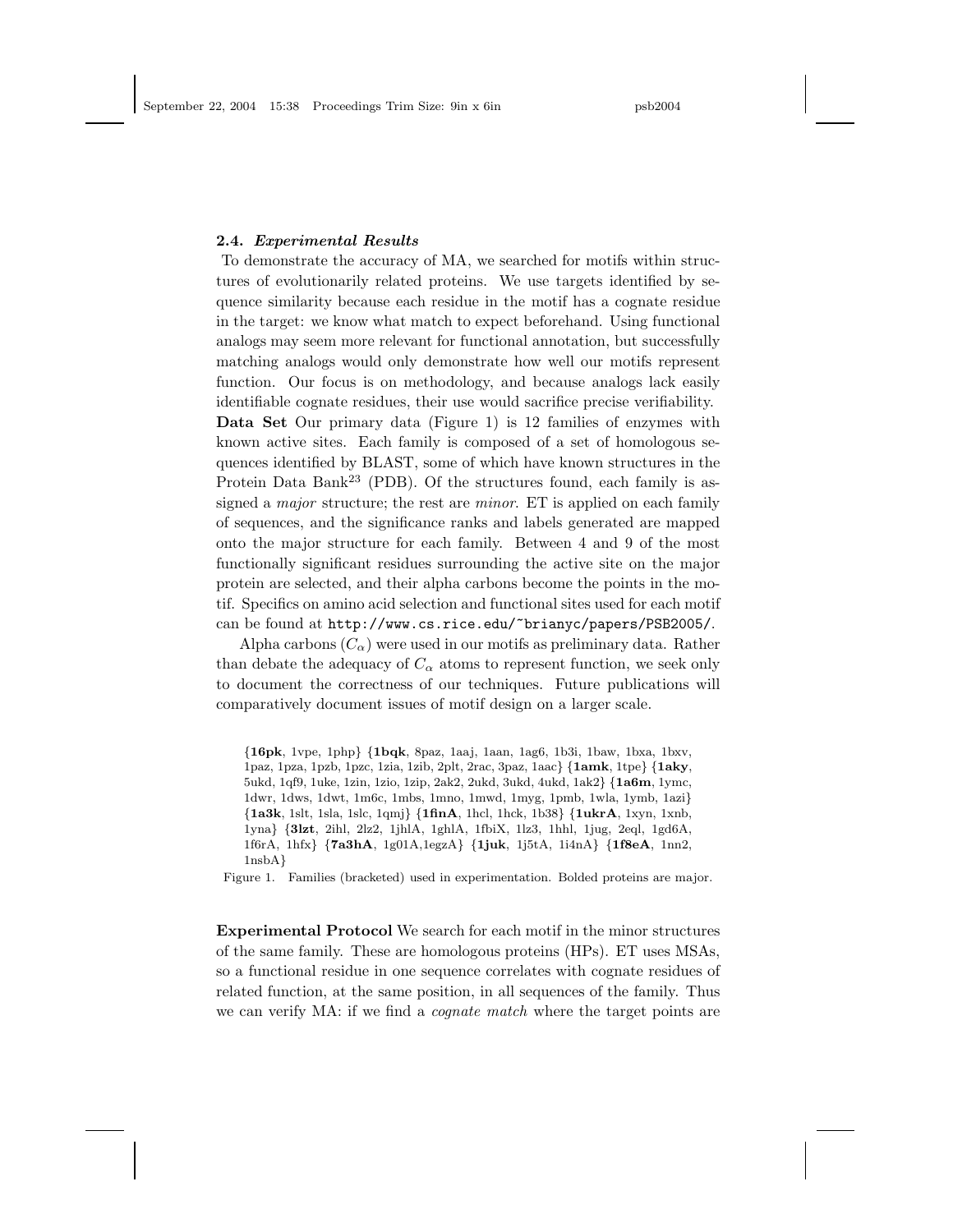cognate to the motif points, we have a correct match, residue by residue. For comparison, we also searched for each motif in the minor proteins of the other families. These proteins are not homologous (NHPs).

Results In 69 out of the 73 motif-HP pairs (95.4%), MA matches 100% of the source motif with cognate residues in the target. Of the remaining four cases, two of the target structures (1m6c and 1mno) were experimental structures that had a point mutation which changed the label of residue 68 (in both cases) from a valine to an asparagine in order to over-stabilize oxygen binding in myoglobin (1a6m). As a result, the labels of the points corresponding to residue 68 in both 1m6c and 1mno were incompatible, and, correctly, the points were not matched. While this was not intended, it demonstrates the ability of our algorithm to eliminate potential matches with incorrect labels. In the other two cases, a match existed with lower LRMSD than the cognate match. These occurred between major protein 1amk with target 1tpe, and 1f8eA with 1nsbA. In each case the cognate match had a higher LRMSD (approx.  $.5\text{\AA}$ ) than the match MA identified. This is no fault of MA. Instead, it suggests that 1amk and 1f8eA are suboptimal motifs, which bear accidental similarity to functionally unrelated structures: Ideally, motifs should have structural similarity only with proteins with functional similarity. True failures of MA would be the opposite: We would return a match with LRMSD higher than the cognate match, showing that the cognate match was overlooked. This never occurs. From our experiments, we found that MA is accurate and efficient on biological data, identifying cognate residue correspondences, except when the motif bears incidental structural similarity to unrelated residues.

Matches between motifs and HPs tended to have lower LRMSDs than between the same motif and NHPs. This is apparent in Figure 2, which plots LRMSD for all matches found. 9 out of 12 motifs considered had matches of HPs (Blue, Fig. 2) with LRMSD lower than most matches of NHPs (Red, Fig. 2). Two of the motifs breaking this trend were 1amk and 1f8eA, motifs which had incidental similarity with functionally unrelated residues, suggesting again that these motifs are not specific representatives of function. The remaining motif, 1finA, was defined on a flexible active site, so cognate active sites, flexible themselves, had less geometric similarity.

Performance We compared performance to our implementation of Geometric Hashing (GH), as described by  $Rosen^{24}$ , because the source code is not available. All published heuristics compatible with our data were implemented. GH has been applied many times $17,18,20,19$ , but cannot be prioritized as is the case with MA. GH identified identical HP matches and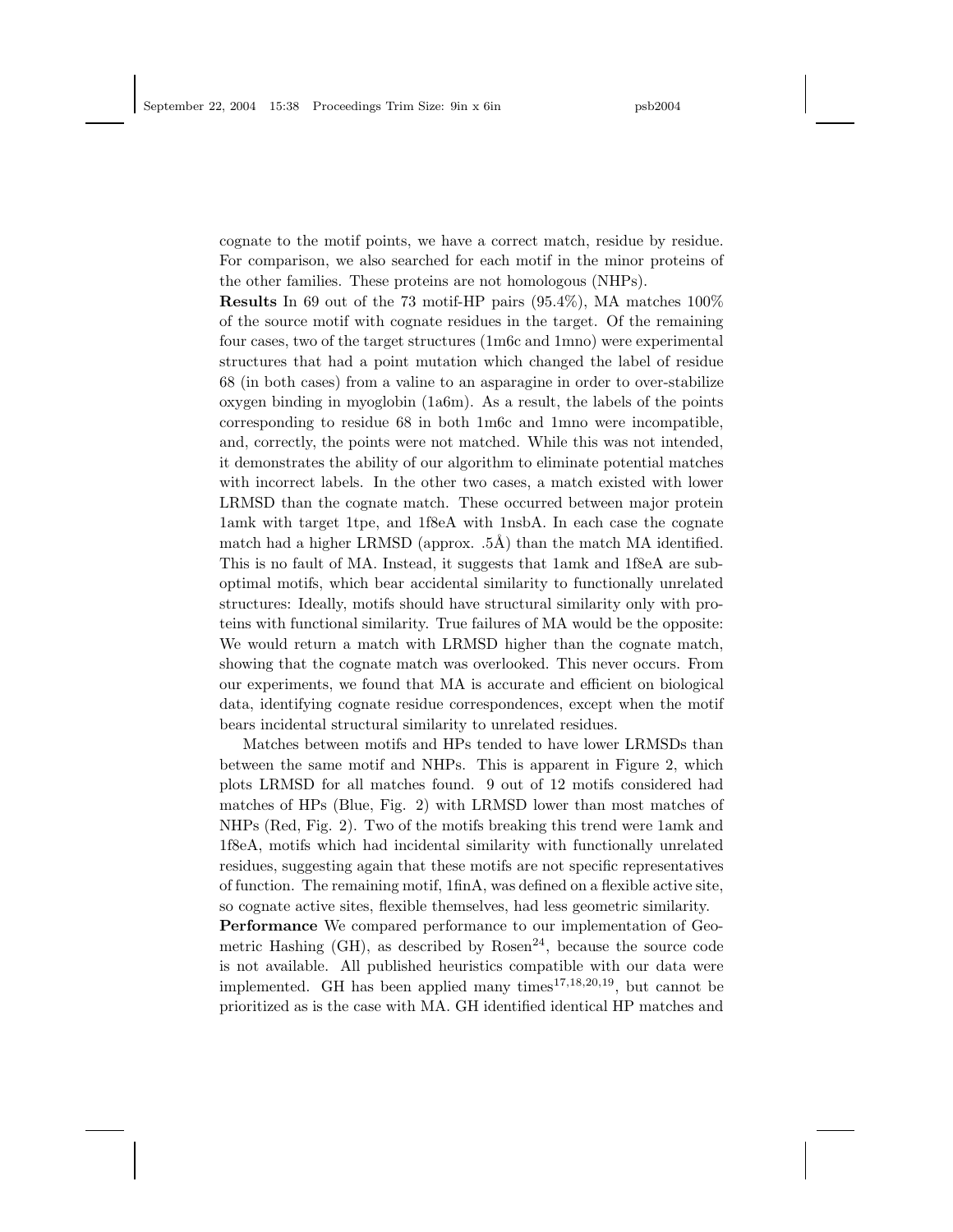

similar NHP matches, but on our motifs of 4 to 9 motif points, and targets with 123 to 398 target points, MA was about 60 times faster. Average execution time was 6.195 seconds for GH, and only 0.103 seconds for MA using identical thresholds. Without loss of accuracy, Seed Matching narrows the search to matches of the highest ranking motif points, whereas GH considers all points equally. Evolutionary prioritization seems to strongly improve performance. Experiments were run on Athlon 1900+ CPUs. GH and MA memory footprints varied between 5 and 20 megabytes, depending on input.

## 3. Statistical Analysis of Geometric Similarity

Structural similarity is important to functional annotation only if a strong correlation exists between identifiably significant structural similarity and functional similarity. However, as seen in Figure 2, algorithms like MA and GH can identify matches in NHPs with unrelated functions, so the existence of a match alone does not guarantee functional similarity. LRMSD can be a differentiating factor. If matches of HPs represent statistically significant structural similarity over what is expected by random chance, we could differentiate on LRMSD, as long as we can evaluate the statistical significance of the LRMSD of a match.

 $BLAST<sup>2</sup>$  first calculated the statistical significance of sequence matches with a combinatorial model of the space of similar sequences. Determining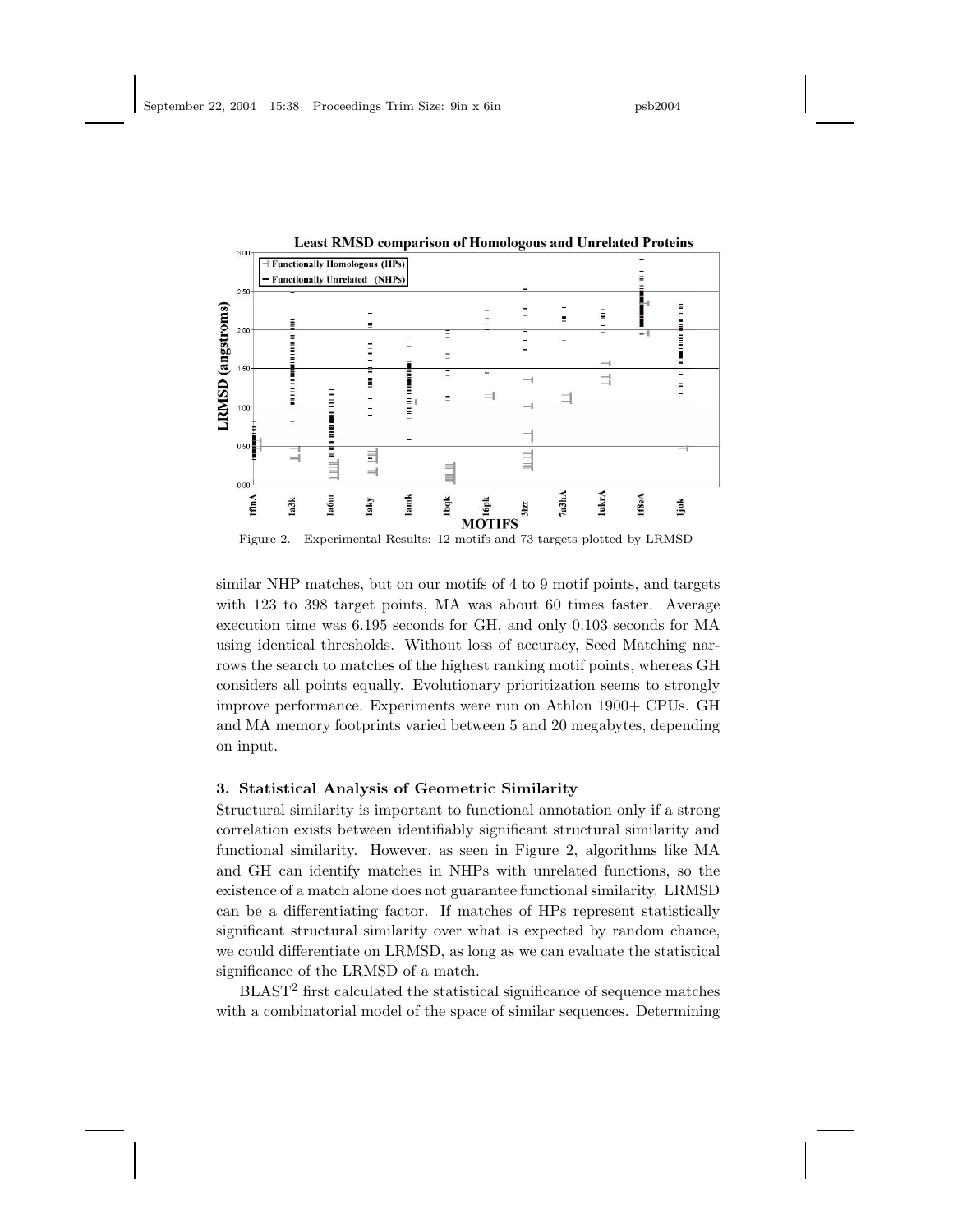the statistical significance of structural matches has also been attempted. Modeling was applied for the PINTS database<sup>7</sup> to estimate the probability of a structural match given a particular LRMSD. An artificial distribution was parameterized by motif size and amino acid composition in order to fit a given data set, and the p-value is calculated relative to that distribution. Another approach was taken in the algorithm  $JESS^6$ , using comparative analysis to generate a significance score relative to a specific population of known motifs. Both methods have some disadvantages. The artificial models of PINTS are not parameterized by the geometry of motifs, and, all else equal, produce identical distributions for motifs of different geometry. JESS, on the other hand, is dependent on a set of known motifs; should this set change, all significance scores would have to be revised.

## 3.1. A Method for Characterizing Geometric Similarity

We begin by defining the statistical significance of geometric similarity. A match of motif S to target T with LRMSD r is statistically significant if the *p*-value, the probability of finding a target  $T'$  within a space of proteins Z, where the best match identified has LRMSD  $r' < r$ , is very low.

Determining the  $p$ -value is difficult because it requires the frequency distribution  $D<sub>S</sub>$  of match LRMSD between a given motif  $S$  and all possible targets: all protein structures. But we have little knowledge of the space of protein structures; many proteins defy current techniques for structure determination. Rather than hypothesizing about unknown proteins, we use a set of known structures  $Z$ , and accept that our  $p$ -value reflects only this concrete set. Specifically, any  $Z$  can have biases in the structural similarity of its members to some motif. This doesn't make the selection of  $Z$  poor, because the primary purpose of our technique is to reflect that bias in the p-value calculated. We use the Protein Data Bank<sup>23</sup> as Z: the set  $\{PDB\}$ .

 $D<sub>S</sub>$  is essentially a histogram of how many proteins match  $S$  at any LRMSD. Once  $D<sub>S</sub>$  is determined it can be interpreted as a distribution density function, which can be integrated to find the probability  $P(r)$  of finding a match within  $\{PDB\}$  with LRMSD less than a given r:

$$
P(r) = \int_0^r D_S \tag{1}
$$

One basic assumption of  $PINTS<sup>7</sup>$  and  $JESS<sup>6</sup>$  was that explicit calculation of  $D<sub>S</sub>$  is computationally infeasible; that running algorithms like MA with a given motif and every target would take too long. We tried this approach first, finding a match between  $S$  and each member of  $\{PDB\}$ . This brute force approach generated  $D<sub>S</sub>$  in 3 hours for some motifs, or up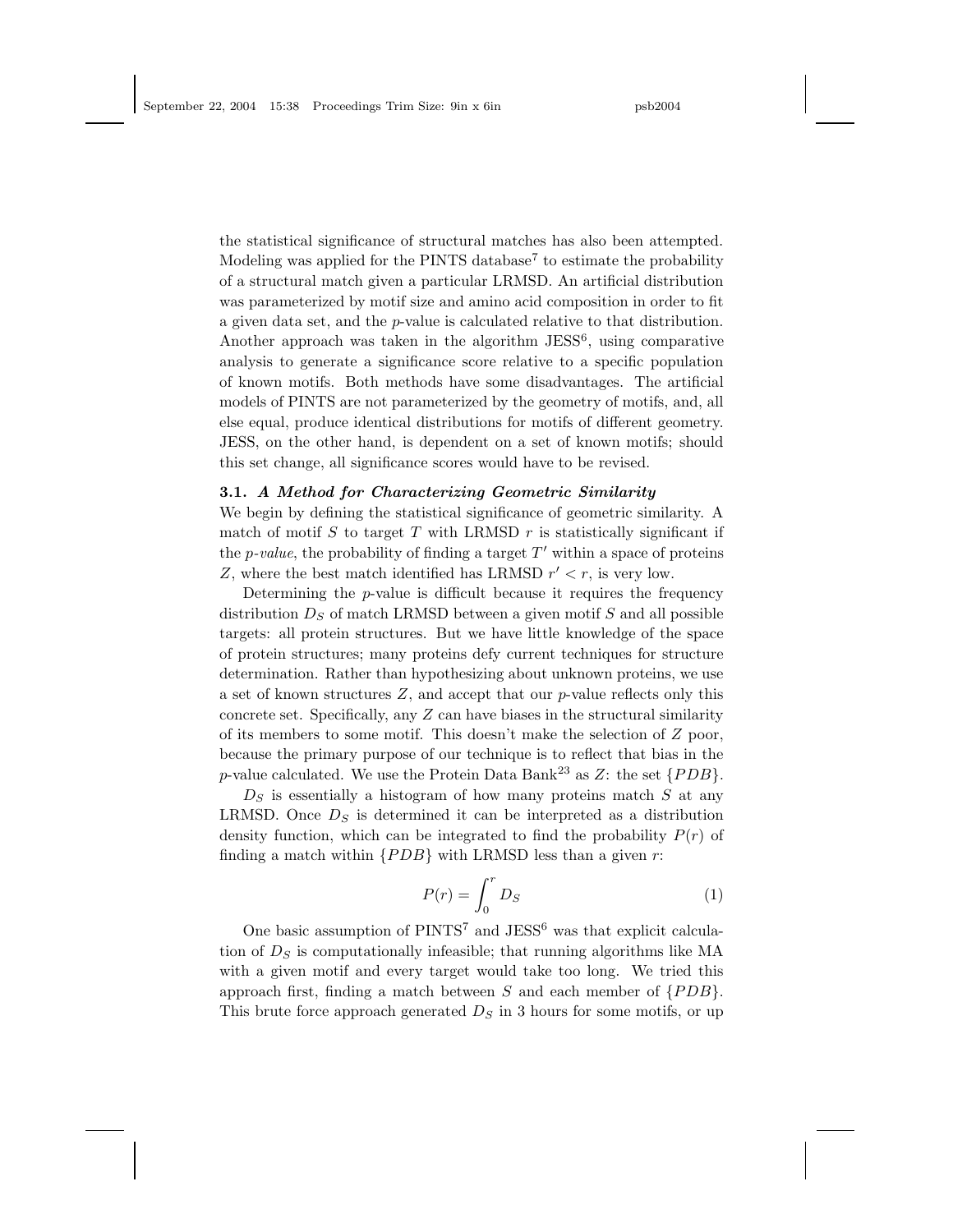to 631 for others. While this is acceptable for some applications, others, such as motif design, require frequent updates, for which this is too long. Scanning is embarrassingly parallel, but we provide a simpler solution first.

We used random sampling of the  $\{PDB\}$  to avoid considering every target.  $D<sub>S</sub>$  was estimated using Nonparametric Density Estimation<sup>25</sup> (NDE). The distribution  $D<sub>S</sub>$  estimated from the sample needs to be smoothed, to neutralize spikes caused by the practice of submitting numerous similar structures to the PDB, and to interpolate between our sample points. Kernel Density Smoothing<sup>25</sup> was applied with a gaussian kernel to smooth the data. To avoid undersmoothing or oversmoothing, optimal bin-width determined by S-J estimation<sup>26</sup> was deemed best<sup>27</sup>.

## 3.2. Experimental Results

Nonparametric Density Estimation We begin by demonstrating the effectiveness of sampling. We use a snapshot of the PDB from 8.17.2003. PDB files with multiple chains were divided into individual files, generating 55,305 structures. A handful of unparseable files were removed, and certain degeneracies were fixed, such as negatively indexed residues.



 ${PDB}$  was scanned using MA, with each motif  $S_i$  from Section 2.4. Brute force generated a reference distribution  $D_{S_i}$ . To verify sampling stability, each  $D_{S_i}$  was sampled at 5%, 5,000 times. For all  $S_i$ , 95% of sampled curves fell within confidence bands tight around  $D_{S_i}$ . The confidence band, Figure 3, graphing frequency to LRMSD for  $D_{3lzt}$ , is typical of how tightly  $D_{S_i}$ is approximated. Kolmogorov-Smirnoff<sup>28</sup> tests confirmed a lack of statistically significant differences between sampled distributions and  $D_{S_i}$ . Nonredundant PDB subsets produced no significant differences from  $\{PDB\}$ .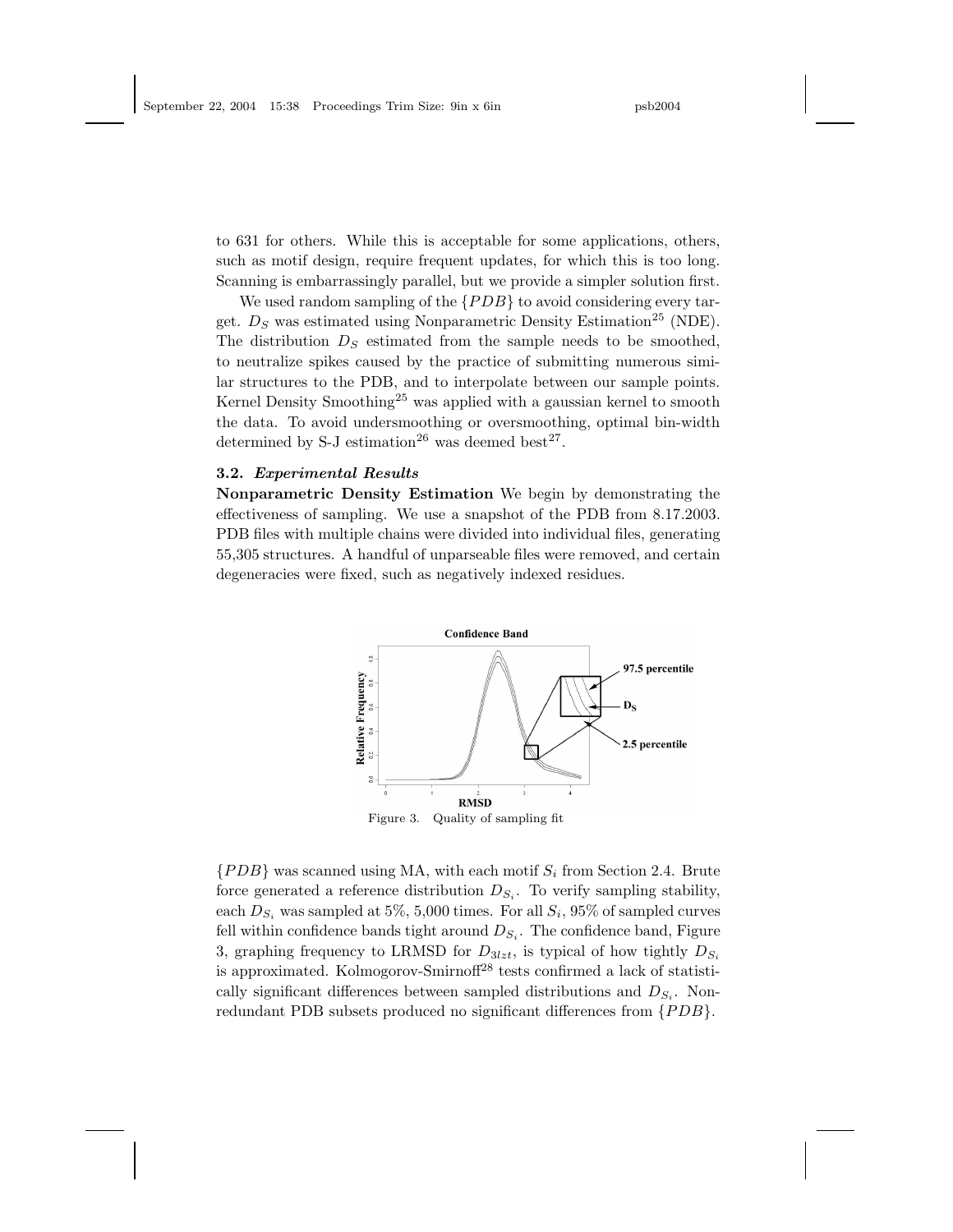Random sampling directly improves performance. Brute force computation time was 12:48 (hrs:mins) on average, while sampling took 0:38 on average. The best case fell from 2:40 to 0:08 and the worst case from 631:41 to 31:30. Sampling cuts runtime by almost exactly 95%. Sampling does efficiently estimate  $D_{S_i}$  without statistically significant loss of accuracy.

Revisiting Earlier Results After generating  $D<sub>S</sub>$  for all motifs from the previous section, in Figure 4, we calculated p-values for each LRMSD from Figure 2. The majority of p-values generated for HPs were between  $1\%$ and  $0.01\%$ . In contrast, most p-values generated for NHPs are above 10%. Notable exceptions are the *p*-values for matches of motifs  $1amk$  and  $1f8eA$ , which had accidental similarity to functionally unrelated structures. These had p-values above 10%. This verifies on a PDB-scale that 1amk and 1f8eA poorly represent functional sites: they have geometric and chemical similarity to 10% of all PDB proteins. The motif defined on 1finA, which had a flexible active site, also lacks statistical significance in its matches, because the geometry of functional residues may change relative to the motif. Matches of HPs represent identifiably significant structural similarity, except where the motif itself poorly represents protein function.



Discussion NDE avoids inflexibility, characteristic of parametric approaches<sup>7</sup>, because it is not limited to a parametric model. While generally considered less powerful in other applications, NDE is appropriate here given breadth and complexity of protein structure space. Sampling, combined with NDE, greatly accelerates the process of calculating  $p$ -values.

On our data set of evolutionarily related proteins, our results show a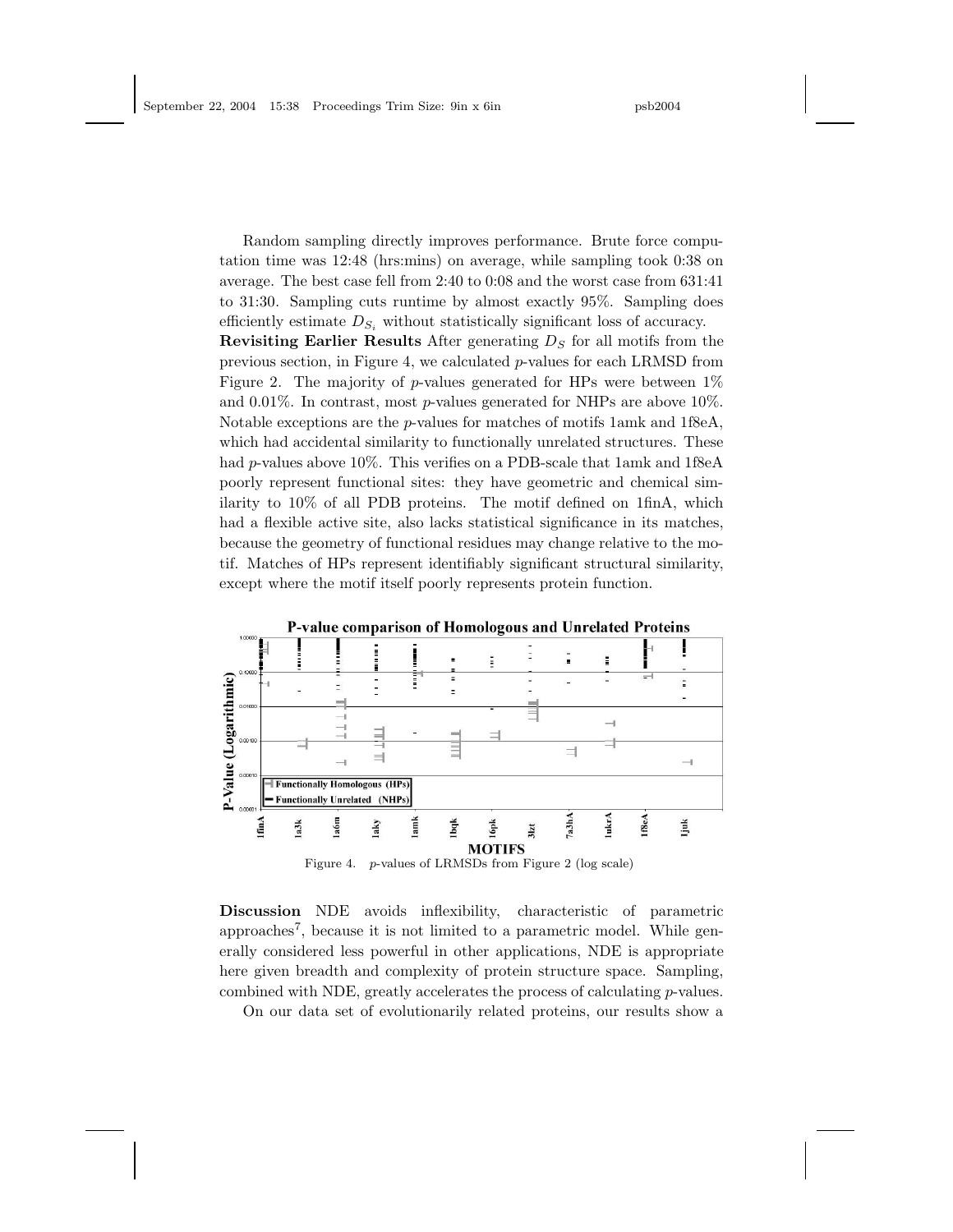correlation of statistically significant structural similarity to evolutionary relatedness between proteins, as long as the motifs properly represent function. This correlation indicates that statistically significant geometric and chemical similarity can be markers of cognate active sites.

#### 4. Summary and Future Work

MA efficiently identifies homologs via rigid structural comparison. On our data set, 95.4% of active sites cognate to a given motif were correctly identified, and the remainder were not found because of the difficulty of representing some active sites with motifs. By optimizing on evolutionary data, MA is about 60 times faster than standard GH.

NDE via sampling calculates the statistical significance of matches identified. Testing indicates that we can drastically cut the number of calculations necessary to estimate  $D<sub>S</sub>$  without significant loss of accuracy. Furthermore, our results mesh with previous observations: matches between motifs and HPs were statistically significant, except for motifs which poorly represent protein function. Statistically significant LRMSD is correlated with the detection of cognate active sites.

This paper presents a fast method for identifying matches which permits an efficient statistical analysis of our data. Our future studies will develop methods for motif design, and test the sensitivity and specificity of these methods for functional annotation.

Acknowledgements This work is supported by the National Science Foundation NSF DBI-0318415. Additional support is gratefully acknowledged from training fellowships the Gulf Coast Consortia (NLM Grant No. 5T15LM07093) to B.C. and D.K.; from March of Dimes Grant FY03-93 to D.K.; from a Whitaker Biomedical Engineering Grant and a Sloan Fellowship to L.K; and from a VIGRE Training in Bioinformatics Grant from NSF DMS 0240058 to V.F. Experiments were run on equipment funded by AMD and EIA-0216467.

#### References

- 1. Jones S. et. al. Searching for functional sites in protein structures. Curr. Opin. Chem. Biol., 8(1):3–7, 2004.
- 2. Altschul S.F. et. al. Gapped blast and psi-blast: a new generation of protein database search programs. Nucl. Acids. Res., 25(17):3389–3402, Sept 1997.
- 3. Wu T.D, Nevill-Manning C.G, and Brutlag D.L. Fast probabilistic analysis of sequence function using scoring matrices. Bioinf., 16(3):233–44, 2000.
- 4. Hulo N. et. al. Recent improvements to the PROSITE database. Nucl. Acids. Res., 32:D134–D137, 2004.
- 5. Blundell T.L., Jhoti H., and Abell C. High-throughput crystallography for lead discovery in drug design. Nat. Rev. Drug Disc., 1:45–54, 2002.